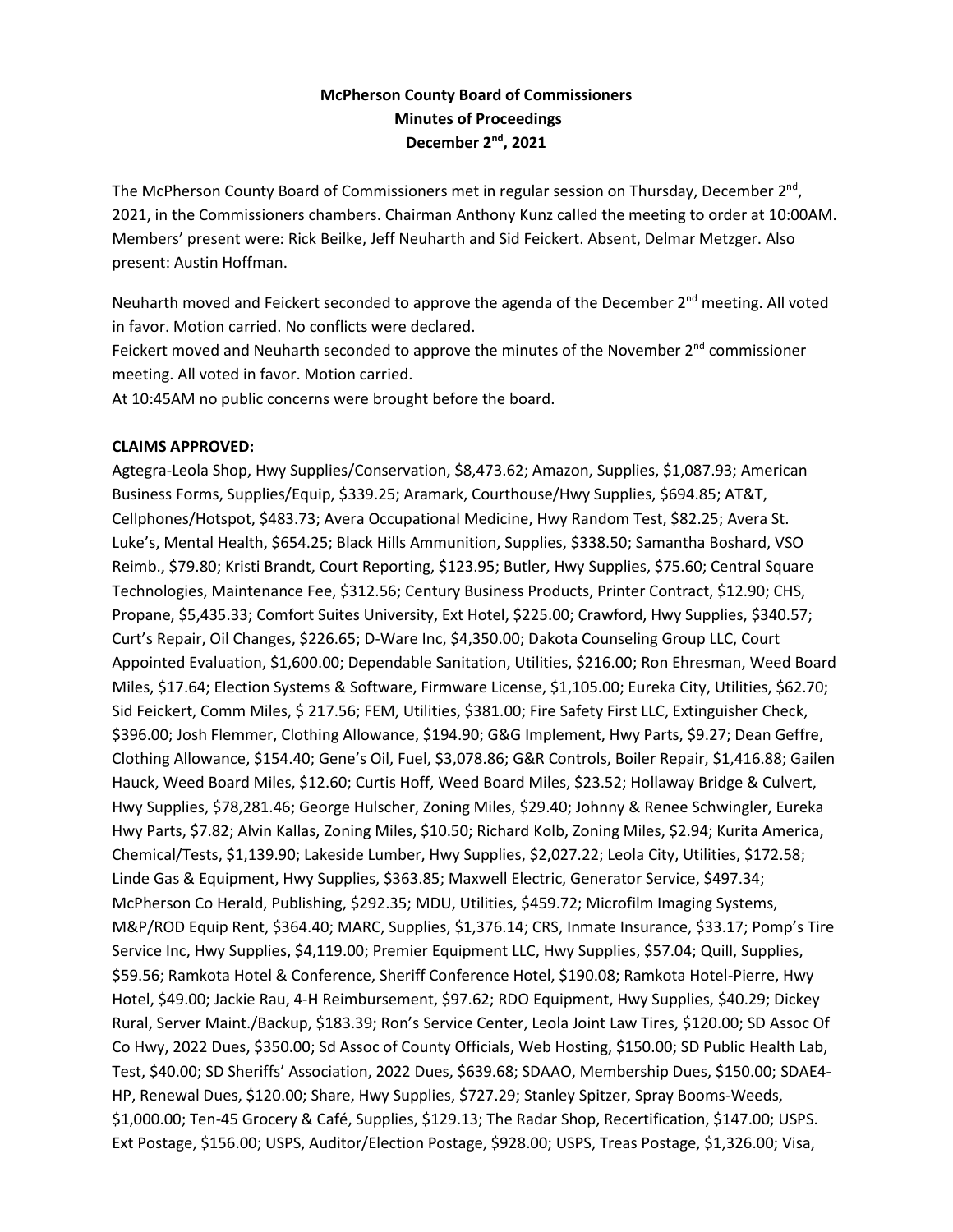Supplies, \$534.86; Web Water, Courthouse Water, \$112.50; Trevor Zantow, Weed Board Miles. \$7.56. Avera Health, Dependent Insurance, \$866.42; Guardian, COBRA Vision, \$32.11; State Treasurer, Sales Tax, \$25.23; SDACC M&P, October Fees, \$122.00; State Treasurer, Money Due to State, \$34,599.22; October Amount Remitted to Cities/Schools/Townships/Fire Districts, \$1,571,656.06; AT&T, Cellphone/Hotspot, \$474.90, Valley, Phone/Internet, \$802.62; Cortrust Bank, Deliq Taxes, \$1,976.24.

Beilke moved and Feickert seconded to approve the forgoing claims. All present voted in favor. Motion carried.

#### **SALARIES OF OFFICERS AND EMPLOYEES:**

Commissioners, \$3,254.75; Auditor, \$6,787.02; Treasurer, \$6,787.02; State's Attorney, \$5,390.44; Government Building, \$3,224.00; Director of Equalization, \$9,987.02; Register of Deeds, \$6,637.02; Veteran Service Officer, \$1,669.06; Sheriff, \$8,068.30; Coroner, \$150.00; Extension, \$3,099.20; Weed, \$570.30; Planning & Zoning, \$240.00; Road & Bridge/Secondary Roads, \$45,805.90; Snow Removal, \$127.56; Emergency Management, \$833.35; Eureka Joint Law, \$3166.67; Leola Joint Law, \$3,598.02, Rural Access Infrastructure, \$562.80.

McPherson County's Share of the following: Social Security and Medicare: CorTrust Bank: \$7,779.56 Insurance: American Family, \$548.71, Avera Health, \$11,906.22; Guardian Vision, \$190.60; MetLife, \$181.07; South Dakota Retirement System, \$6,568.92; Colonial Life Vision, \$66.71.

#### **INCREASED SALARIES**

Neuharth moved at Beilke seconded to increase the following salaries: Kyra Moser \$50/month (1 year increase); Austin Roknian Certified Sheriff's Deputy, \$3,764.69. All present voted in favor. Motion carried.

#### **RESOLUTIONS:**

#### **RESOLUTION NUMBER 21-15**

# **"MCPHERSON COUNTY RESOLUTION OF INTENT TO CHANGE THE BOUNDARIES FOR COMMISSIONER DISTRICTS"**

WHEREAS, SDCL 7-8-10 according to SDCL 7-8-10, the Board of County Commissioners, at its regular meeting in February of each year ending in the numeral 2, shall change the boundaries of the commissioner districts if such change is necessary in order that each district shall be as regular and compact in form as practicable and contain as near as possible an equal number of residents, as determined by the last preceding federal census; and

WHEREAS, results of the federal census, taken in the year 2020, did determine it to be necessary to change the boundaries of the existing commissioner districts of McPherson County, South Dakota, in order to contain, as near as possible, an equal number of residents in each district; and

WHEREAS, Notice of Public Hearing, of the intent to change the commissioner district boundaries, has been published for two consecutive weeks in the official newspapers of McPherson County, according to SDCL 7-8-12, as follows:

District #1 - Represented by Commissioner Sid Feickert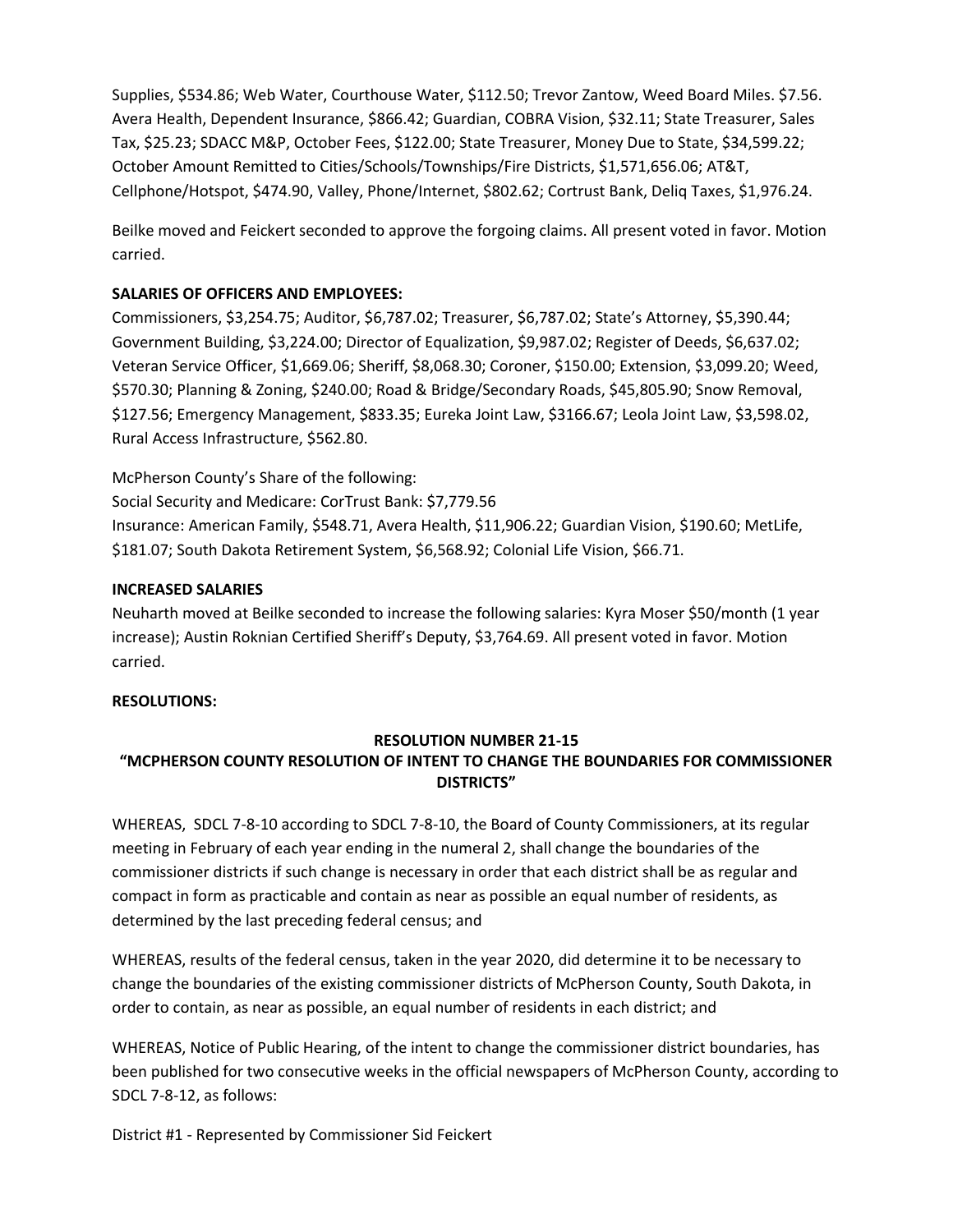**Townships:** Wachter, Carl, Koto, Hoffman, Willow sections 1-18 (north of hwy 10), Leola twsp. outside of Leola city limits sections 1-18 (north of hwy 10), Spring sections 1-18 (north of hwy 10), Wacker sections 19-36 (south of 103rd Street), Weber sections 12, 13, 23-26, 35, 36 (east of county rd 19)

**Cities:** City of Leola, Wards 1 and 2 – all premises north of Moulton from Church to Sherman including premises north of hwy 10 west of Church Street to  $363<sup>rd</sup>$  Ave to Leola city limits, and all premises west of Sherman Street to Leola city limits.

District #2 - Represented by Commissioner Rick Beilke

**Townships:** Lincoln, Washington, Howard, Dewey, Arena, Moscow sections 1, 12, 13, 24, 25, 36 (east of 348<sup>th</sup> Ave), Spring sections 19-36 (south of hwy 10), Leola twsp. outside of Leola city limits sections 19-36 (south of hwy 10), Willow sections 19-36 (south of hwy 10).

**Cities:** Wetonka Town, City of Leola: Ward 3 – all premises south of Moulton from Church Street to Sherman Street including the block east of Church Street and south of hwy 10 to Leola city limits.

District #3 – Represented by Commissioner Delmar Metzger

Townships: Jackson sections 2-11, 14-23, 26-35 (west of 328<sup>th</sup> Ave), Bauer outside of city limits sections 2-11, 14-23, 26-35 (west of 328<sup>th</sup> Ave), Glucksthal outside of city limits sections 2-11, 14-23, 26-35 (west of hwy 47), Spring Creek sections 2-11, 14-23, 26-35(west of hwy 47).

**Cities:** City of Eureka - All premises north of J Avenue and west of 10th Street to city limits, all premises south of F Avenue but north of J Avenue which are west of 3rd Street, but east of 10th Street, also including an area north of F Avenue and south of C Avenue between 3rd and 5th streets, including that block whose boundary is F Avenue on the south, E Avenue on the north, 6th Street on the west and 5th Street on the east.

District #4 – Represented by Commissioner Anthony Kunz

**Townships:** Glucksthal south half of section 36 outside of Eureka city limits, Jackson sections 1, 12, 13, 24, 25, 36 (east of  $328<sup>th</sup>$  Ave), Bauer outside of Eureka city limits sections 1, 12, 13, 24, 25, 36 (east of 328<sup>th</sup> Ave), Stickel, Hillsview, Kassel, Odessa sections 1-4, 9-16, 21-28, 33-36(east of 338<sup>th</sup> Ave), Cleveland, Blaine, Moscow sections 2-11, 14-23, 26-35 (west of 348<sup>th</sup> Ave), Long Lake, Highland.

**Cities:** Hillsview Town, Long Lake Town, City of Eureka - Ward Three: All premises in Sunrise Addition and also all premises within the incorporated city limits which are south of J Avenue.

District #5 – Represented by Commissioner Jeff Neuharth

**Townships:** Glucksthal outside of Eureka city limits sections 1, 12, 13, 24, 25 and the north half of section 36 outside of Eureka city limits (east of hwy 47), Spring Creek sections 1, 12, 13, 24, 25, 36 (east of hwy 47), Detmold, Rosenthal, Petersburg, Odessa sections 5-8, 17-20, 29-32, Bergdorf, Harrison excluding the town of Long Lake, Wacker sections 1-18 (north of 103<sup>rd</sup> Street), Weber sections 1-11, 14-22, 27-34 (west of county rd 19) Cities: City of Eureka - All premises north of F Avenue and west of 5th Street but east of 10<sup>th</sup>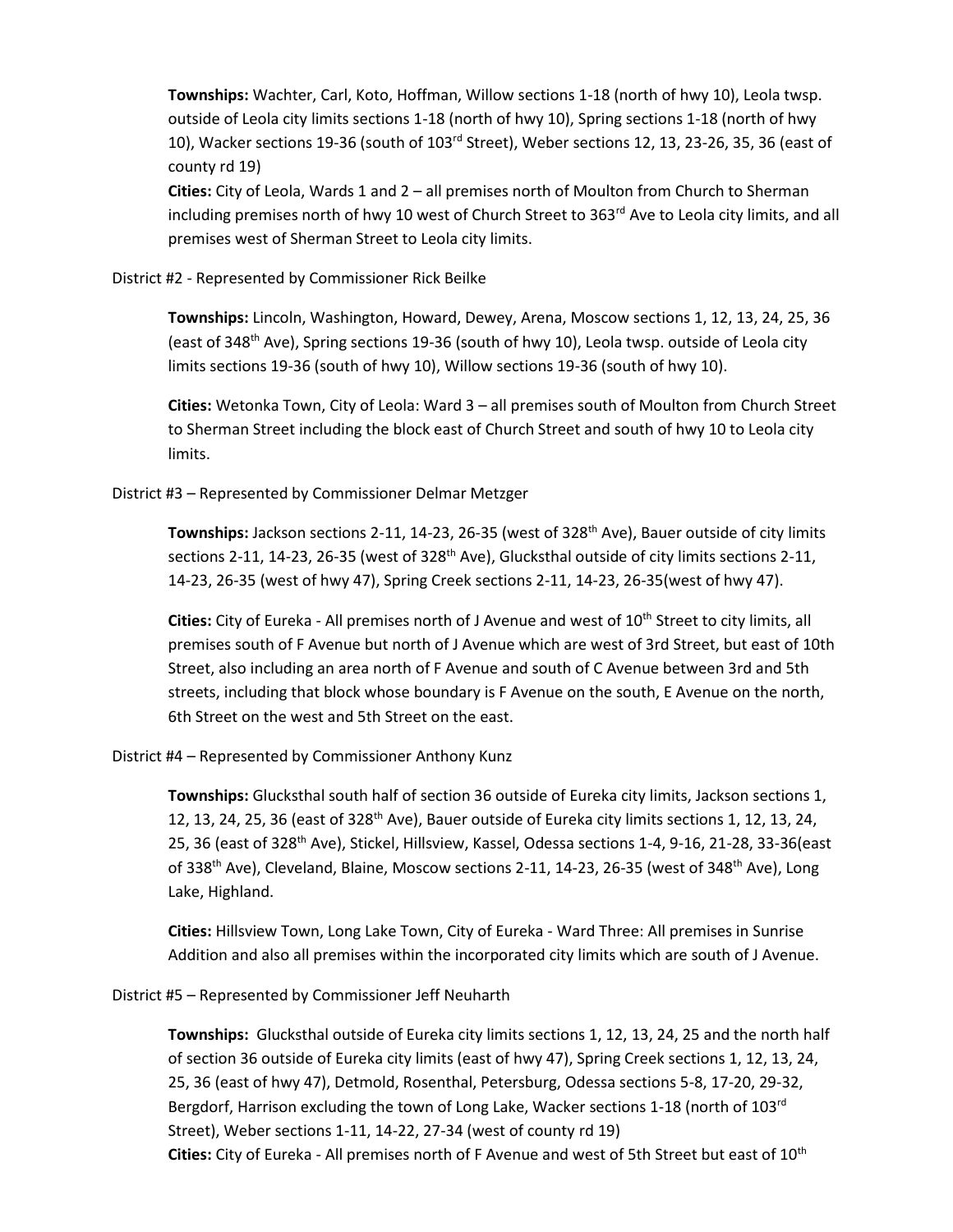street, but also including the area north of C Avenue which lies east of 5th Street, excluding that block whose boundary is of F Avenue on the south, E Avenue on the north, 6th Street on the west and 5th Street on the east.

NOW THEREFORE BE IT RESOLVED, that the McPherson County Board of Commissioners do intend to adopt the new boundary changes listed above, for the McPherson County Commissioner Districts, at the regular meeting to be held on February  $1<sup>st</sup>$ , 2022.

Dated at Leola on this 2<sup>nd</sup> day of December, 2021

ATTEST: Anthony Kunz McPherson County Auditor

Lindley Howard Chairman of Board of Commissioners

Beilke moved for adoption of Resolution 21-15. Neuharth seconded the forgoing motion. Upon roll call vote, thereon, Beilke, Feickert, Kunz, and Neuharth voted "AYE" absent Metzger. Motion carried, and Resolution Number 21-15 was declared duly adopted.

#### **RESOLUTION 21-16 "FORMAL SUPPLEMENT TO THE 2021 BUDGET"**

Be it resolved, by the McPherson County Board of Commissioners, to supplement the 2021 McPherson County Road and Bridge Budget as follows; Highway Supplies \$382,000 with the source of revenue for this supplement to be the Road and Bridge Fund cash on hand in the amount of \$382,000.

Dated this 2<sup>nd</sup> day of December, 2021

ATTEST: Anthony Kunz McPherson County Auditor

Lindley Howard Chairman of Board of Commissioners

Neuharth moved for the adoption of Resolution Number 21-16, Beilke seconded the foregoing motion. Upon roll call vote, thereon, Beilke, Feickert, Kunz and Neuharth voted "AYE" absent Metzger. Motion carried and Resolution Number 21-16 was declared duly adopted.

### **OTHER MATTERS DISCUSSED AND ACTION TAKEN:**

#### Treasurer's Office

Discussion was held on property #7694 and #7695. Neuharth moved and Beilke seconded to have the Auditor prepare and abatement for the pay 2012-pay 2019 taxes and have the appraiser review the parcel valuation for pay 2020 and pay 2021. All present voted in favor. Motion carried. Advertising list questions were discussed with the States Attorney.

### Tax Deed/Surplus Property

Neuharth moved and Feickert seconded to retain ownership of parcel #6862, lots 3, 4, & 5 Block 24 Original Plat – Long Lake Town; and parcel #6863, lots 6 through 16 Block 24 – Original Plat Long Lake Town. All present voted in favor. Motion carried.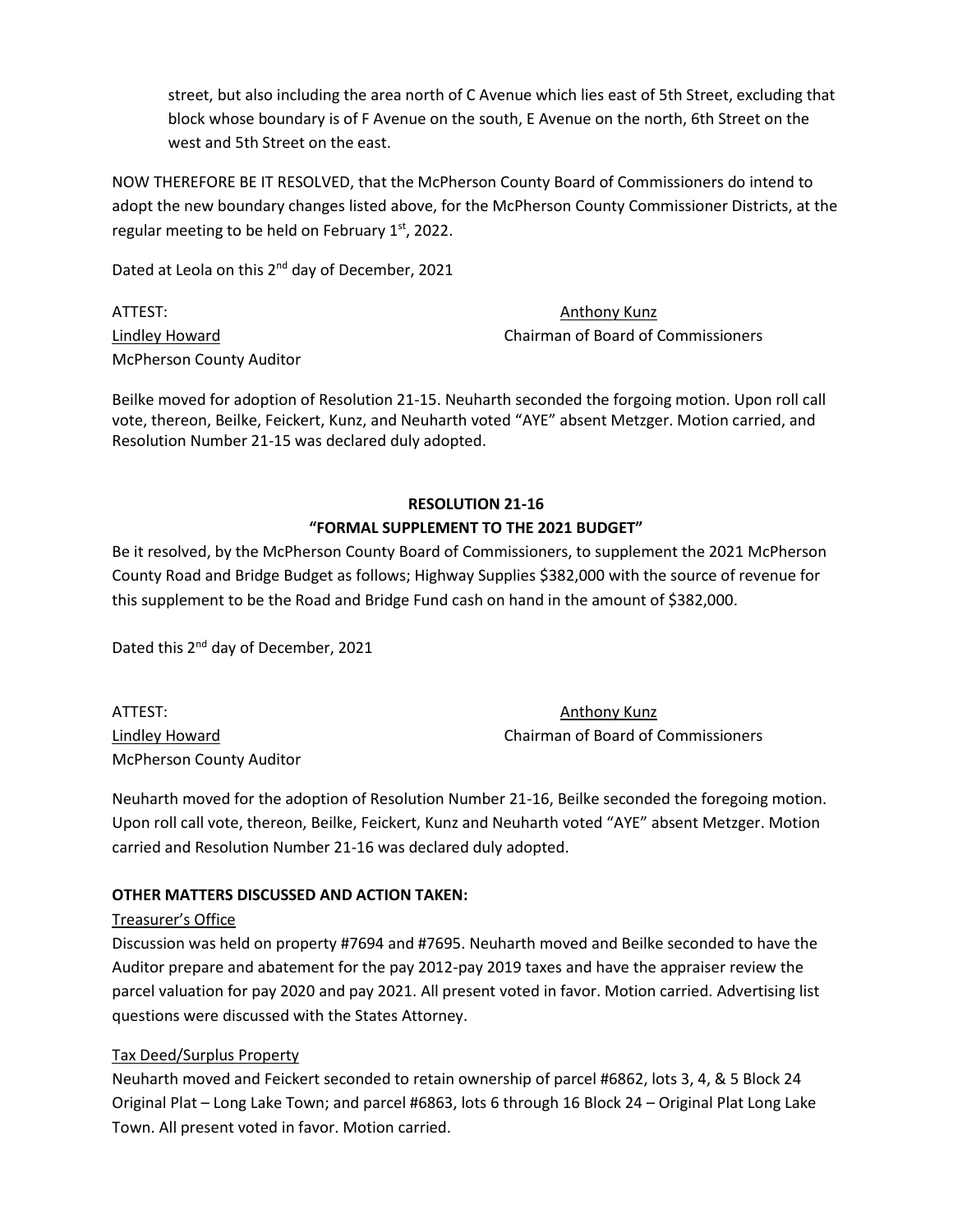### **Abatements**

Neuharth moved and Beilke seconded to approve the following abatements that were a result of the tax deed proceedings:

21-06: Lynda Bailey, record #7355, abate PAY 2015 – PAY 2021, County total \$156.44 21-07: Phillip Huffman/Carol Sharrod, record #6982, abate PAY 2011 – PAY 2021, County total \$123.77 21-08: John & Staci Grabowska, record #7280, abate PAY 2016 – PAY 2021, County total \$4.03 21-09: Keith & Kimberly Richter, record #7055, abate PAY 2015 – PAY 2021, County total \$63.77 21-10: Barry Mock, record #6978, abate PAY 2015 – PAY 2021, County total \$63.77 21-11: Forrest Howard/Elizabeth Dalton, record #7932, abate PAY 2017–PAY 2021, County total \$54.56 21-12: Darrell Burns, record #7662, abate PAY 2016 – PAY 2021, County total \$60.28 21-13: Jeff Nies, record #7986, abate PAY 2017 – PAY 2021, County total \$4.53 21-14: Jeff Nies, record #7991, abate PAY 2017 – PAY 2021, County total \$2.10 21-15: Edna Weisser & Viola Spitzer, record #6861, abate PAY 2017-2021, County Total \$3.59 21-16: Jimmy Kolb, record #6862, abate PAY 2017-2021, County Total \$0.90 21-17: Jimmy Kolb, record #6863, abate PAY 2017-2021, County Total \$4.73 21-18: Jimmy Kolb, record #6865, abate PAY 2017-2021, County Total \$1.34 21-19: Jimmy Kolb, record #6818, abate PAY 2017-2021, County Total \$5.96 21-20: Jimmy Kolb, record #6864, abate PAY 2017-2021, County Total \$6.81 21-21: Billie Holleman, record #6714, abate PAY 2014-2021, County Total \$0.27 21-22: Verna Schock, record #6606, abate PAY 2016-2021, Totals County \$4.26, Secondary Road \$0.88 21-23: Kristin Flanagan, record #6658, abate PAY 2017-2021, County Total \$0.54 21-24: Lawrence Miller, record #6671, abate PAY 2014-2021, County Total \$1.84 21-25: Hulda Gruebele, record #6620, abate PAY 2017-2021, Totals County \$4.26, Secondary Road \$0.19 21-26: Terry Blake, record #6620, abate PAY 2014-2021, Totals County \$1.51, Secondary Road \$0.32 21-27: Wade & Lisa Foley, record #6914, abate PAY 2012-2021, County Total \$274.17 All present voted in favor. Motion carried.

### Highway Department

The final bills have been received for the Leola Dam project, overall, the project came in about \$75,000 under budget. An update was given on section line repairs, dozer parts and repairs that are needed and the Long Lake tax deed parcel clean up. Wages were briefly discussed.

Neuharth moved and Beilke seconded to call for propane and fuel bids for the highway shops and the courthouse to be opened on December 29<sup>th</sup> at 10AM. All voted in favor. Motion carried. Neuharth moved and Beilke seconded to transfer the budgeted \$382,450 cash from the General Fund (101) to the Road and Bridge Fund (201). All present voted in favor. Motion carried.

### Drainage Board

At 10:30AM Feickert moved and Neuharth seconded to forgo a drainage meeting for the month of December due to no new permits. All voted in favor. Motion carried.

### Executive Session

Beilke moved and Feickert seconded to enter executive session at 12:00PM to discuss personnel matters. All voted in favor. Motion carried. Neuharth moved and Feickert seconded to exit executive session at 12:35AM. All present voted in favor. Motion carried. No action taken.